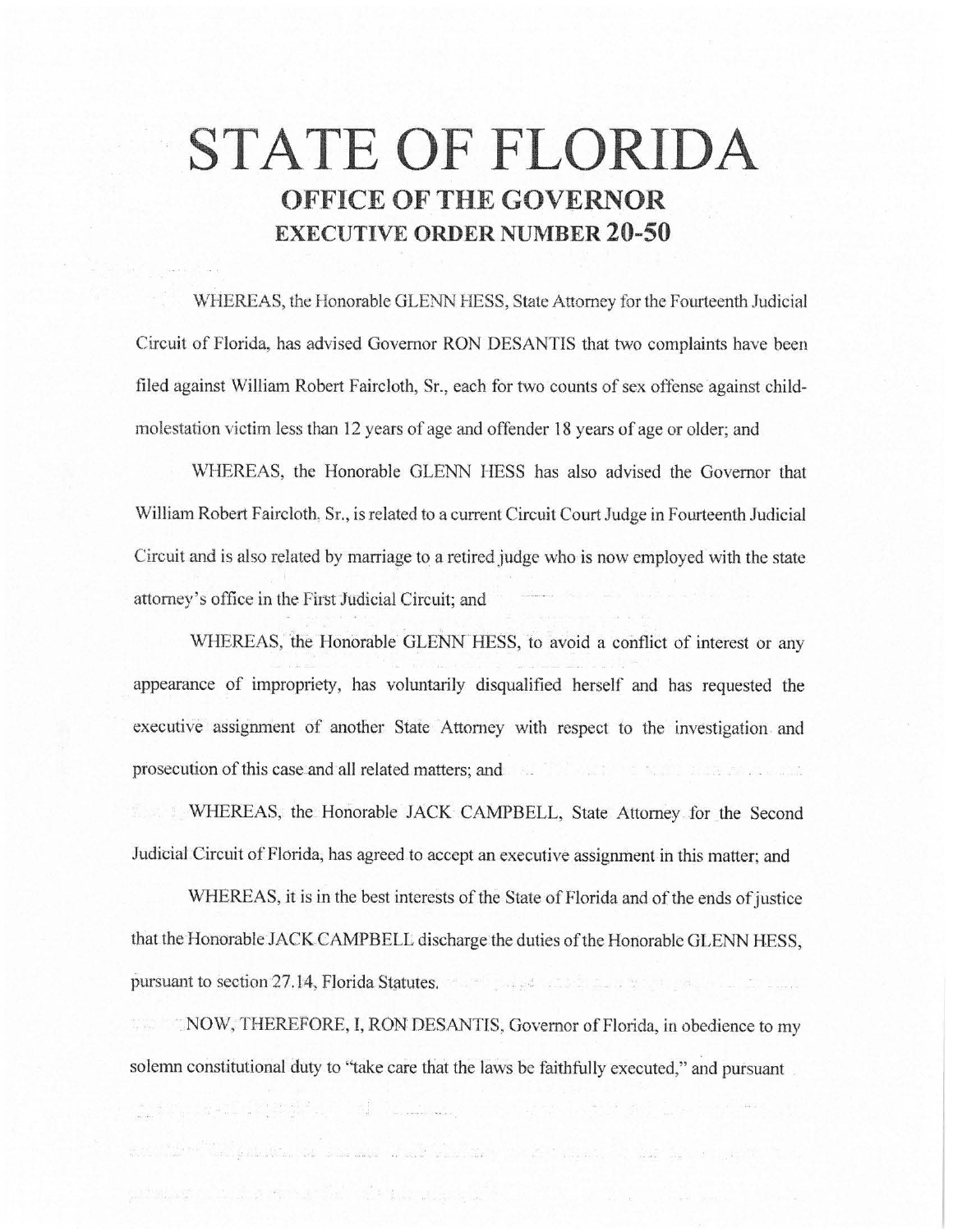to the Constitution and laws of the State of Florida, issue the following Executive Order, effective immediately:

### Section 1.

The Honorable JACK CAMPBELL, State Attorney for the Second Judicial Circuit of Florida, referred to as the "Assigned State Attorney," is assigned to discharge the duties of the Honorable GLENN· HESS, State Attorney for the Fourteenth Judicial Circuit of Florida, as they relate to the investigation, prosecution, and all matters related to William Robert Faircloth, Sr.

## Section 2.

The Assigned State Attorney or one or more Assistant State Attorneys and Investigators, who have been designated by the Assigned State Attorney, shall proceed immediately to the Fourteenth Judicial Circuit of Florida, and are vested with the authority to perform the duties prescribed herein.

### Section 3.

All residents of the Fourteenth Judicial Circuit are requested, and all public officials are directed, to cooperate and render whatever assistance is necessary to the Assigned State Attorney, so that justice may be served.

## Section 4.

The period of this Executive Assignment shall be for one (1) year, to and including February 24, 2021.